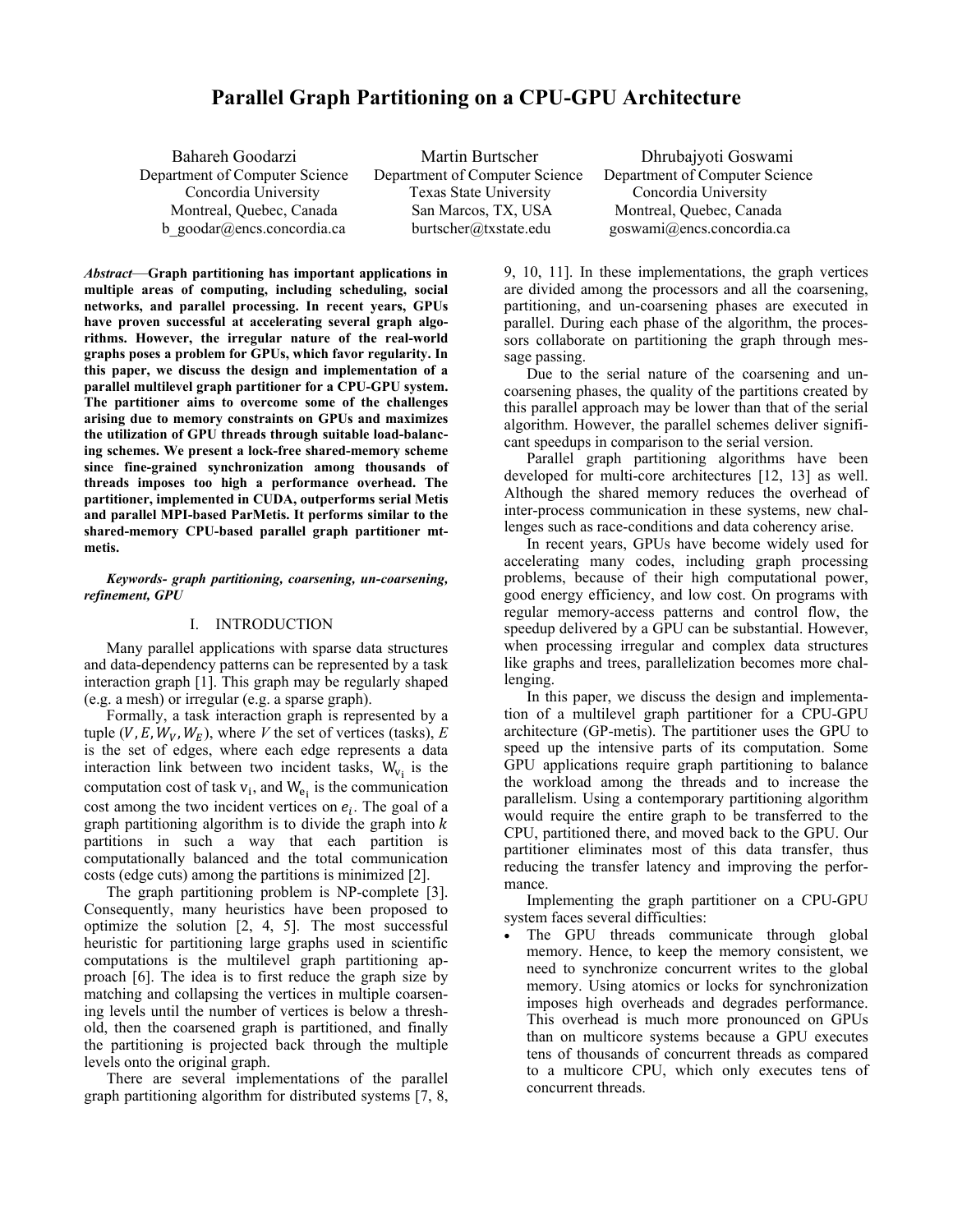- The irregularity of the graph structure degrades the performance of the graph-partitioning code running on the GPU. This is because the load distribution among the threads can become imbalanced, which is particularly harmful to performance on GPUs due to their SIMD architecture.
- Memory constraints (GPUs tend to have less memory than CPUs) and the transfer latency between the CPU and GPU make the implementation more challenging.
- Heterogeneous systems combine a SIMD and a MIMD architectural model. Thus, the partitioner need to be decomposed properly to fully exploit the CPU's and the GPU's architecture at the same time.

Our lock-free partitioner focuses on handling the aforementioned challenges through several changes to the existing algorithms, considering the heterogeneity of the architecture, and exploiting the special characteristics of GPUs. To the best of our knowledge, this is the first proposed multilevel graph partitioner designed for and implemented on a heterogeneous CPU-GPU system. The rest of this paper is organized as follows: Section

II explains the contemporary serial and parallel multilevel graph partitioning algorithms. Section III presents our contributions in the design and implementation of a multilevel graph partitioner for heterogeneous architectures. Section VI evaluates and discusses the experimental results. Section V concludes the paper with a discussion of ongoing and future research directions.

### II. BACKGROUND

Multilevel techniques [2, 6, 14, 15, 11] for graph partitioning show great improvements in the quality of partitions and partitioning speed as compared to other techniques [4, 5]. Multilevel algorithms are based on reducing the graph size by collapsing the vertices and edges in multiple coarsening phases, subsequently partitioning the coarse graph, and finally un-coarsening it in multiple steps to construct the original partitioned graph.

### *A. Serial Algorithms*

Metis [2], Scotch [15] and Jostle [11] are the most well-known tools for multilevel partitioning. Serial multilevel graph partitioning algorithms consist of three phases: coarsening, initial partitioning, and un-coarsening.

# *1. Coarsening*

Coarsening consists of two steps: matching and contraction. In the first step, a maximal match [2] is calculated. A matching  $M$  is a set of edges such that no pair of them is incident on the same vertex. A matching is maximal if it is not possible to add another independent edge to it. There are different methods for calculating a maximal match in the graph, e.g. random matching [14], heavy edge matching [9, 11, 15], and light edge matching [2].

Heavy edge matching (HEM) exhibits the best results where each node is searched for the neighbor connected with the maximum weight edge. The rationale behind this

policy is to minimize the weight of the edges in the coarser graph. HEM is the main matching method employed in all serial partitioning algorithms mentioned before (Metis, Scotch and Jostle).

In the contraction step, all the vertex pairs are collapsed together. For two collapsed vertices  $u$  and  $v$ , the weight of the newly created vertex  $c(W_c)$  in the coarser graph is equal to  $(W_u + W_v)$ . Moreover, if there is one vertex w that is connected to both  $u$  and  $v$  in the finer graph, then there will be one edge in the coarser graph from w to c with the weight  $W_{(u,w)} + W_{(v,w)}$ .

The matching and contraction steps terminate based on a specific criterion. In Metis [2] and Scotch [15], the matching ends when the number of vertices of the coarse graph is  $O(p)$ , where p is the number of partitions, or if the difference in the number of vertices in the coarser graph  $G_{i+1}$  compared to the number of vertices in the finer graph  $G_i$  is less than a threshold value. Jostle [11] terminates the matching when the number of vertices in the coarse graph is equal to the number of required partitions.

# *2. Initial Partitioning*

Metis [2] applies a Greedy Graph Growing Partitioning (GGGP) algorithm to partition the coarse graph into  $p$ parts. It starts from a random vertex and gradually grows a region around it in a breadth-first fashion. Among the possible candidates in every step, the vertex with the largest decrease in the edge cut is chosen first for inclusion in the region. The region continues to grow until it includes almost half of the vertices. By repeating this recursive bisection method, the required number of partitions is obtained.

Scotch [15] employs a similar recursive bisection algorithm. In contrast, the initial partitioning phase of Jostle [11] is trivial as it reduces the number of vertices in the coarsening phase to the number of required partitions.

# *3. Un-coarsening*

The un-coarsening phase has two sub-steps:

- Projection: In this step, the coarser graph is projected back to the finer graph by transferring the partition assignment of each vertex to the corresponding vertices in the finer graph.
- Refinement: A refinement step is performed after each projection to improve the edge-cut using the higher degree of freedom in the finer graph.

Metis [2] and Scotch [15] utilize a modified version [17] of the Kernighan-Lin heuristic [18] for refinement, in which the boundary nodes are sorted based on their gains [2] and are moved between adjacent partitions if doing so reduces the edge cut. The gain of a vertex is defined as the reduction in the edge cut if it moves from partition  $p_i$ to partition  $p_i$ . However, the balance among the partitions should be maintained after this movement, i.e. no partition should be much larger than any other partition. The projection and refinement steps are terminated when the partitioned original graph is built.

Jostle [11] uses a combined balancing [19] and refinement algorithm. In this approach, a vertex movement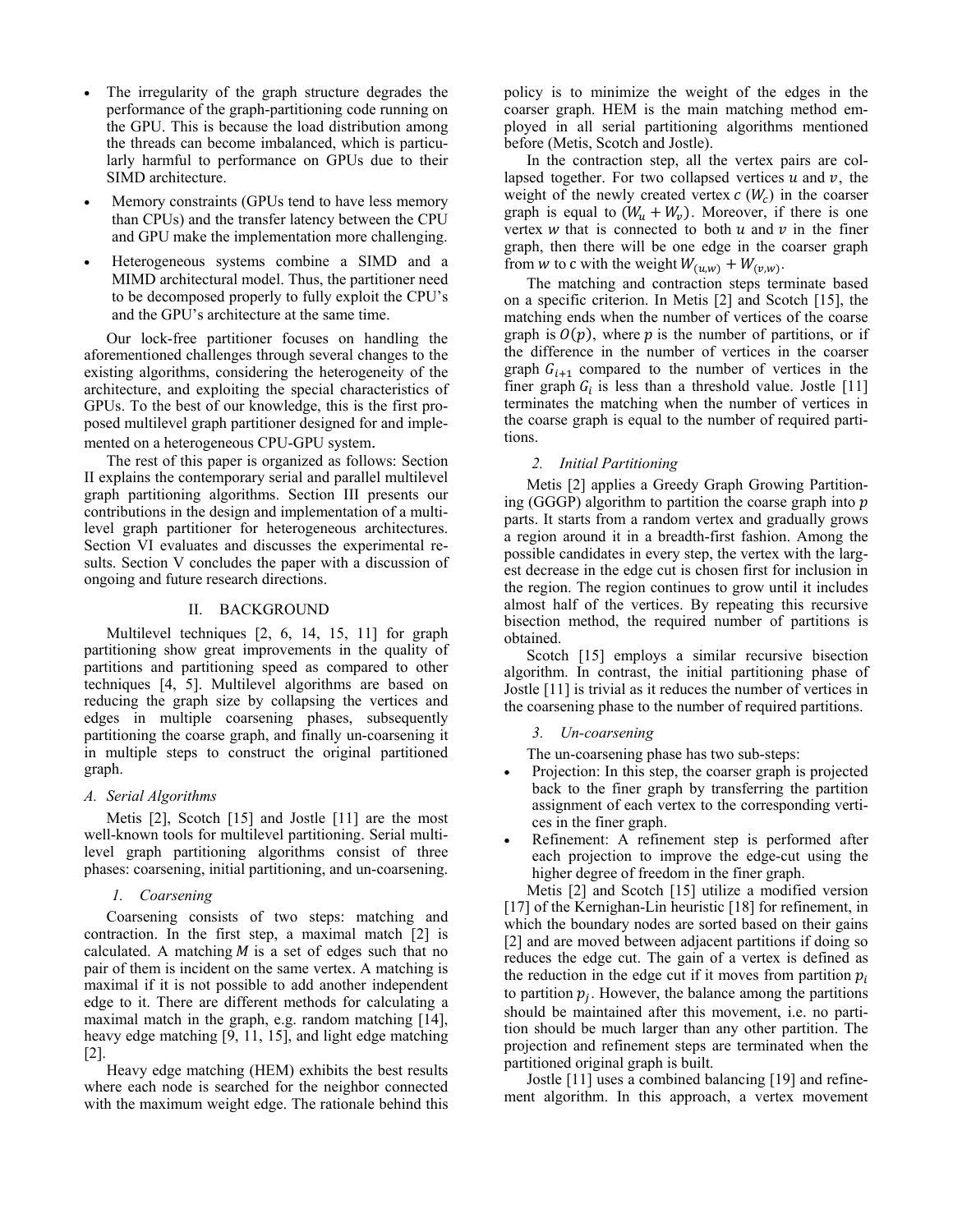from one partition to another is accepted even if it makes the partitions unbalanced. In the following refinement step, the vertex movement is rejected or accepted.

### B. *Multilevel Graph Partitioners on Distributed Systems*

Several parallel multilevel graph partitioning algorithms for distributed-memory systems have been proposed [8, 9, 10, 15, 16]. Parallelizing the coarsening and un-coarsening phases is challenging because of their highly serial nature.

ParMetis [10] implements a coarse-grained parallel graph partitioning, which improves performance compared to the fine-grained parallel algorithm [9]. Initially, each processor receives  $n/p$  vertices, where *n* is the number of graph vertices and  $p$  is the number of processors in the cluster. The matching phase consists of two passes: in the even numbered passes, each vertex  $\nu$  on processor  $p$ sends a match request to its corresponding vertex  $u$  on other processors using HEM, but only if  $v > u$ . Correspondingly, in the odd numbered passes, a vertex  $\nu$ sends its request only if  $v \lt u$ . After a few passes, a maximal set is reached and the matching phase terminates. At the end of each iteration, a synchronization step is required in which each processor sends its match requests in one single message to the corresponding processors and subsequently receives the requests from other processors. Based on the received information, the processors decide in parallel how to collapse the vertices to create the next coarser graph.

The initial partitioning phase in ParMetis [10] starts with an all-to-all broadcast of vertices among the processors. Each processor performs a recursive bisection algorithm [2], where the processor completes one branch of the bisection tree. At the end, each processor stores the vertices that belong to its assigned part of the *k* partitions.

In the un-coarsening step, each processor first projects back its assigned vertices onto the finer graph. Then the same ordering method as in the coarsening step is applied in multiple passes. At the end of each pass, the requests for movement of vertices across the partitions are communicated among the processors, and the movements that do not violate the balance constraints are committed.

PT-Scotch [7, 8] follows a Monte-Carlo approach in the matching phase. Each node sends its match request based on the HEM method with the probability of 0.5. The results show that, after a few iterations, a large part of the vertices are matched. To reduce the communication overhead among the processors, a folding technique is used after several coarsening levels in which the vertices of the coarser graph are duplicated and redistributed to two groups, each to  $p/2$  of the processors. The two groups can continue the matching phase independently. This folding process continues recursively  $(p/4, p/8, ...)$ until each sub-graph is reduced to a single processor. Then a serial recursive bi-sectioning is performed on each processor and the best initial partitioning is chosen for the un-coarsening phase.

During the refinement phase of PT-Scotch, a banded diffusion technique [8, 20] is utilized in which the refinement phase executes on a banded graph extracted from the initial partitioned graph. This banded graph consists of the set of vertices that are located at a specific threshold distance from the partition separators.

Parallel Jostle [16] could face high communication overhead if it continued matching until the number of vertices equals the number of required partitions. So, after reaching a threshold in the coarsening phase, an all-to-all broadcast is executed before each processor continues independently to coarsen down to a single vertex. During the un-coarsening phases, each partition creates its own set of boundary vertices with the same target partition preference, e.g. partition  $p_1$  constructs a set of its boundary vertices with the preferred target partition  $p_2$ . At the same time, partition  $p_2$  creates a similar set of vertices for partition  $p_1$ . Consequently, these two sets form an interface region. A serial optimization technique, e.g. KL [18], is executed independently on the different regions. This technique mitigates the communication-intensive vertex movements by isolating different regions of the graph.

### *C. Multilevel Graph Partitioners on Shared-Memory Systems*

Gmetis [13] extended a version of Metis to a multicore platform using the Galois programming model [21], which is a sequential object-oriented programming model that supports parallel set iterators. Each Galois iterator may add new elements to the set. However, this approach is found to be not as efficient as ParMetis in terms of performance.

Mt-metis [12] is a multicore graph partitioner based on the Metis algorithm implemented using OpenMP, which achieves better performance than MPI-based distributed graph partitioners. Primarily, the graph vertices are divided among the threads and each thread finds the matches for  $n/t$  vertices assigned to it. There is a shared matching vector *M* among the threads.

Mt-metis employs a lock-free approach to improve the matching performance. In this approach, the matching step is split into two rounds. In the first round, all the threads read from and write to the matching vector freely without any synchronization. Hence, there is a possibility of conflicts in the matching set. In the second round, each thread explores its vertices and the corresponding vertices are matched again to resolve any conflicts.

In the initial partitioning step, each thread partitions the graph into two bisections. Then the best bisection with the minimum edge-cut is selected and half of the threads work on one of the bisection and half of them partition the other bisection recursively [12].

The refinement is performed in two steps as well, and the moving direction of vertices between the partitions is reversed after each round. Moreover, each thread has an assigned buffer for inserting the vertex movement requests of the other threads. At the end of each round, the threads process their buffer and confirm or undo the movements to meet the balance constraints.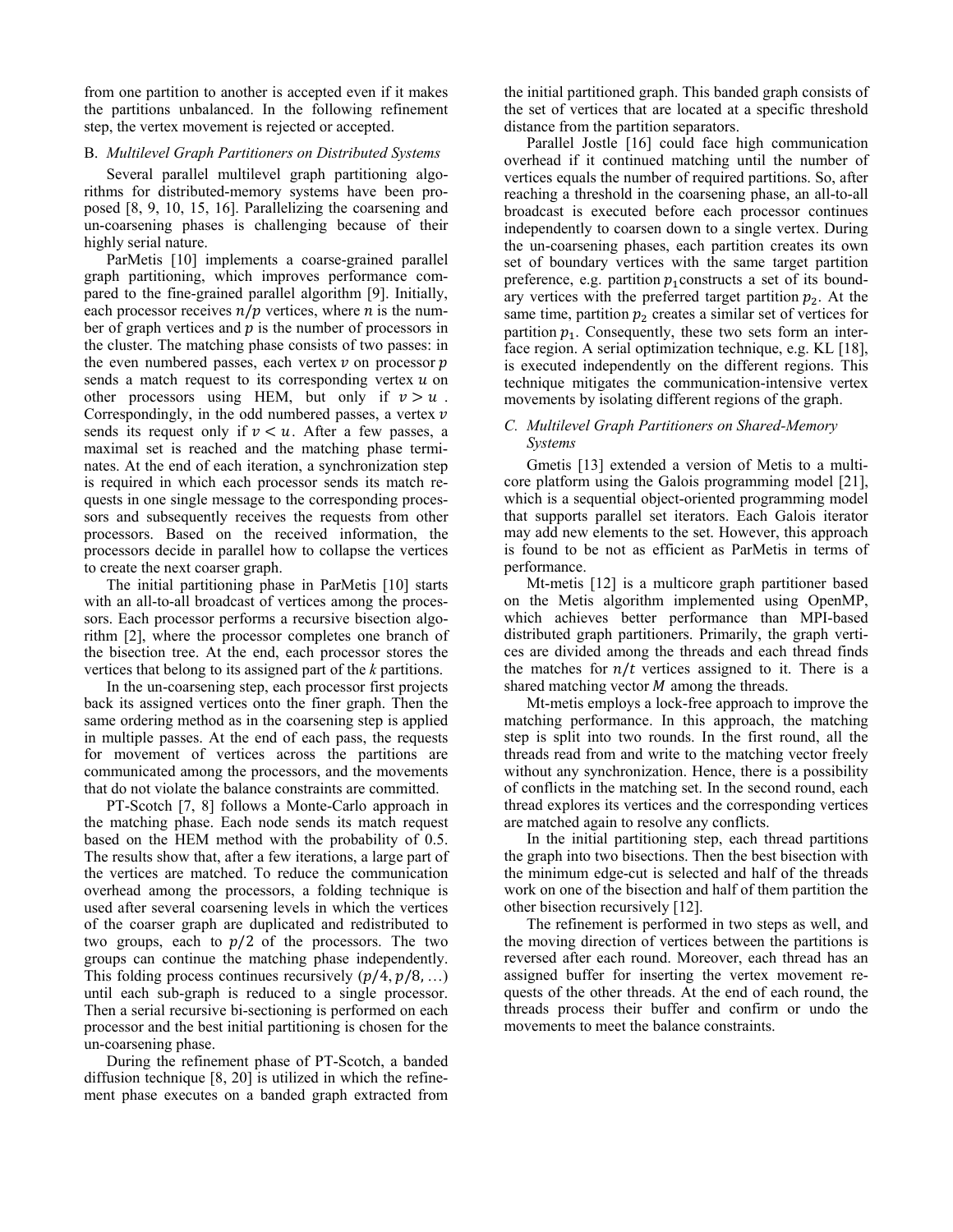# III. A MULTILEVEL GRAPH PARTITIONER FOR CPU-GPU ARCHITECTURES

In this section, we discuss the design and CUDA implementation of our parallel multilevel graph partitioner (GP-metis) for a heterogeneous CPU-GPU environment.

Initially, the graph information is copied to the GPU's global memory. In the coarsening step, the vertices are divided among the threads. Each thread scans its assigned vertices and finds their matched vertices. However, due to the possibility of conflicts, another kernel is launched to resolve any conflicts before the contraction begins. The coarsening continues level-by-level until reaching a threshold, beyond which coarsening is faster on the CPU than on the GPU due to the lack of sufficient parallel tasks. Thus, at the threshold level, the coarse graph is transferred to the CPU and the remaining iterations of the coarsening phase are performed on the CPU.

Since the coarse graph size is by definition small, the initial partitioning of the graph has a low level of parallelism. Hence, the initial partitioning phase is also completed on the CPU along with the initial refinement steps until again a threshold level is reached. At this point, the partitioned graph is transferred back to the GPU. The remaining iterations of the un-coarsening phase are executed on the GPU combined with some refinement techniques to recreate the original graph. Fig. 1 shows the proposed graph partitioning scheme for CPU-GPU architectures.

Currently, we assume that the graph size is small enough to fit into the GPU's memory. However, partitioning of bigger graphs that do not fit to the global memory can be done on a cluster of GPUs. This approach will be explored in future work.

To minimize the memory overhead for the graph representation in the GPU's global memory, we use the Compressed Sparse Row (CSR) format [13] to store the graph data structure. The CSR format consists of two arrays: an *adjacency array (adjncy)* of length  $2^*|E|$  stores the adjacency list of the graph vertices and an *adjacency pointer array (adjp)* of length  $|V|+1$ , which contains the indices of the adjacency set of each vertex in the adjacency array. Two other arrays, *adjacency weight (adjwgt)* of length  $2^*|E|$  and *vertex weight (vwgt)* of length |V| are used as well, which contain the weights of the edges and vertices, respectively.

The different phases of the graph partitioning are discussed in detail in the following subsections.

#### *A. Coarsening*

During the coarsening phase, the vertices of the graph are collapsed to construct the next coarser level of the graph. The coarsening phase consists of two steps: matching and contraction. At each level of coarsening, two arrays are allocated in the global memory on the GPU: a matching array  $(M)$  of length  $|V|$  that includes the matched pairs to be collapsed in the finer graph  $(G_i)$  and a mapping array  $(CMap)$  of length |*V*| that stores the vertices' labels in the coarser graph  $(G_{i+1})$ .

At the beginning of the matching step, the graph vertices are divided among the threads on the GPU. We are mindful of memory coalescing [22] when distributing the vertices to the threads to improve the memory accesses efficiency. A coalesced memory access is the combination of multiple memory accesses into a single transaction. In modern CUDA-capable GPUs, sets of 32 contiguous threads constitute a warp. When all threads in a warp execute a load instruction, the hardware checks which memory locations the threads access.



Figure 1. Proposed heterogeneous graph partitioning scheme

 If all the threads in a warp access locations within a 128-byte block in the global memory, the hardware coalesces the accesses into one transaction. Otherwise, multi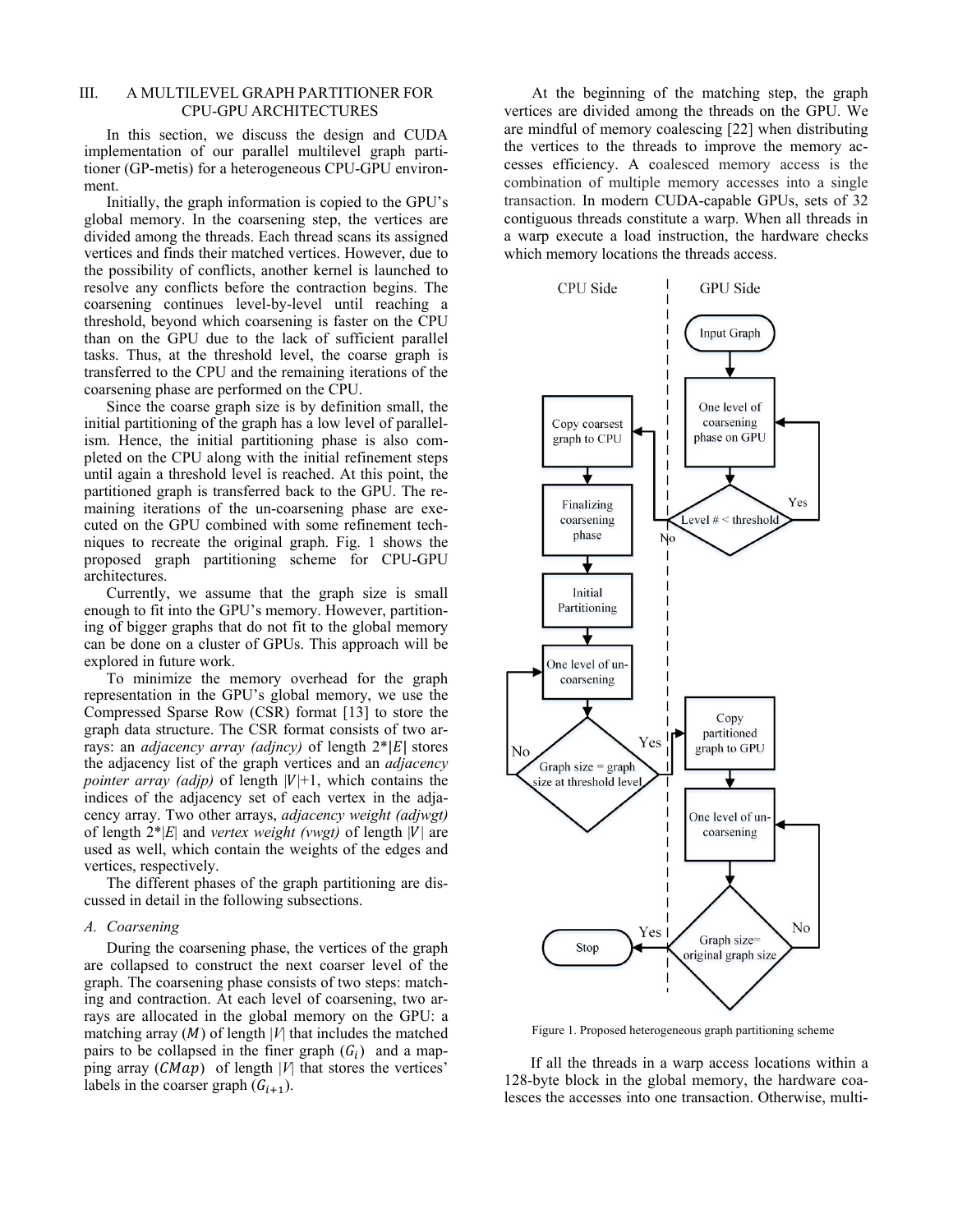ple memory transactions have to be issued, resulting in reduced throughput.

Fig. 2 illustrates the memory coalescing technique. If thread 0 accesses vertex  $n$ , thread 1 accesses vertex  $n + 1$ and Thread  $t_{k-1}$  (the last thread) accesses vertex  $n +$  $(k - 1)$ , then all memory requests issued by a warp fall into the same 128-byte block. Therefore, they are coalesced, which improves the memory bandwidth significantly.



To maximize the parallelism in the matching step, we use a lock-free approach similar to mt-metis [12] since fine-grained synchronization incurs too much overhead due to the high number of threads running on a GPU. At the beginning of the matching step, each thread goes over its assigned vertices in the graph and finds their matches using the heaviest edge matching technique (HEM) [2]. If all the edges have the same weight, a random matching (RM) [14] method is used in an iterative fashion where each vertex chooses one of its unmatched vertices randomly to be collapsed in the coarser graph.

All the threads write to the shared matching array  $(M)$ concurrently in a lock-free fashion. Hence, there is a possibility that vertex  $a$  assumes it has been matched with vertex  $b$  while vertex  $b$  finds vertex  $c$  as its match. Therefore, we need to launch another kernel to resolve these conflicts. In this kernel, each thread goes over its assigned vertices again and checks the match values; if it finds any cases in which  $match(a) = b$ , but  $match(b) != a$ , it matches vertex  $a$  to itself, *i.e.* ( $match(a) = a$ ). This means that vertex  $a$  has another chance to find a match in the following coarsening levels. Fig. 3 illustrates the matching step for a graph with eight vertices.



Figure 3. Matching step

Although such conflicts impose some overhead in each iteration of the matching phase due to an increase in the required number of matching iterations, the overhead is significantly lower than using fine-grained locks to resolve conflicts.

The matching array facilitates the creation of the mapping array Cmap, which contains the collapsed vertices' labels in the coarser graph. Cmap is constructed by launching the following four kernels on the GPU:

1. Creating the initial  $Cmap$ : Initially, the  $Cmap$  array of length  $|V|$  is allocated in the GPU's global memory. Then, a kernel is launched in which each thread executes the following function for all the vertices assigned to it.

#### *foreach (vertex i: assigned vertices to this thread)*

 $if (i \leq M[i])$  $Cmap[i]=1$  *else* 

 $Cmap[i]=0$ 

In this kernel, the Cmap entries are initialized to 0 or 1 depending on the vertices' labels of the matched vertices in the finer graph  $G_i$ .

2. Creating a helper array: An inclusive prefix sum is computed on the Cmap array to create the helper array PV. To maximize the performance, we use the parallel inclusive-scan from the CUB library [22], which currently is the highest-performing parallel implementation of prefix sums on GPUs. The last element in the  $PV$  array indicates the number of vertices in the coarser  $graph, C, graph$ .

3. Subtraction: In this kernel, all the threads subtract one from every entry of the PV array assigned to it in parallel.

4. Creating the final Cmap: The final Cmap array is created through the following kernel:

# *foreach (vertex i: assigned vertices to this thread)*  $if (i > M[i])$

 $Cmap[i]=Cmap[M[i]]$ 

It should be noted that the steps needed to create the final Cmap array are computed in-place and we do not need any auxiliary memory space. In addition, all steps are fully parallelized. Fig. 4 illustrates the four steps for creating the final *Cmap* array. In this example, the number of vertices in *Cgraph* is 5.

| Matching<br>Array                | 31604725  |  |  |  |  |
|----------------------------------|-----------|--|--|--|--|
| Initial Cmap $1111011$ $0111000$ |           |  |  |  |  |
| PV                               | 123344555 |  |  |  |  |
| <b>SV</b>                        | 012234444 |  |  |  |  |
|                                  |           |  |  |  |  |

Figure 4. Cmap creation steps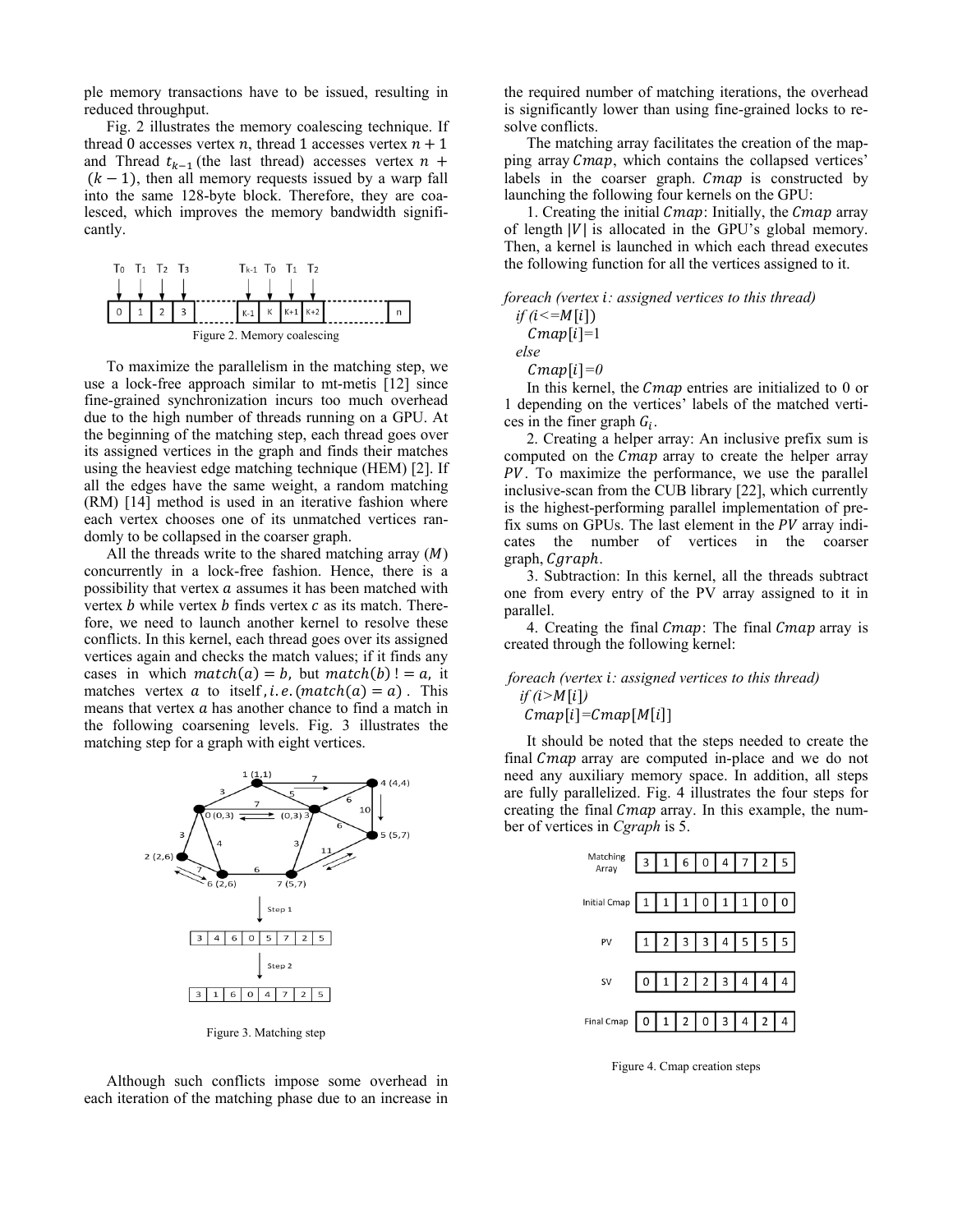In the contraction step, with the help of the  $Cmap$  array, the matched vertices are collapsed to form the coarser graph. This step is more complex because each thread calculates a part of the adjacency array (*cadjacency*) and the adjacency weight array  $(cadjwgt)$  of the coarser graph. To implement the contraction in parallel, each thread should know the start and end indices of its section in the *cadjacency* and *cadjwgt* arrays. Thus, these indices need to be calculated beforehand and passed to the threads at the beginning of the contraction step. To accomplish this, two auxiliary arrays ( $temp$  and  $temp2$ ) are allocated on the GPU, each of length equal to the total number of threads  $(T_n)$ , to hold the indices.

In the first launched kernel of the contraction step, each thread calculates the maximum number of entries that it needs in the *cadjacency* and *cadjwgt* arrays by scanning all vertices assigned to it. For each vertex  $v$ , which is matched with vertex  $u$ , the maximum required entries in the coarser graph's adjacency array is the summation of the number of vertices in the adjacency set of  $\nu$  and  $\nu$ . In other words, it is equal to the total number of neighbors of  $u$  and  $v$ . If the vertex  $v$  is matched to itself, then the required number of entries will be equal to the size of its adjacency set. Each thread applies the same logic to each of its assigned vertices and inserts the final number of required entries in the corresponding entry of temp.

Next, an exclusive parallel prefix sum is calculated on *temp* to compute the initial start index of each thread in the coarser graph's adjacency list and adjacency weight arrays.

The summation of the value of the last entry of the temp array before and after the prefix sum determines the length of the two required temporary adjacency lists and temporary adjacency weight arrays, tadjncy and tadjwgt, respectively, which are allocated on the GPU and are needed for the following reasons. For each two collapsed vertices, some of their neighbors are also collapsed together and the required number of entries for the adjacency list of the newly created vertex in the coarser graph decreases. The temporary arrays tadjncy and tadjwgt facilitate the parallel execution of the threads working on different sets of vertices and help in creating the final *cadjacency* and *cadjwgt* arrays.

In the next kernel, each thread starts contracting its vertices and copies the entries of the merged adjacency list and adjacency weight arrays on the tasjncy and tadjwgt arrays beginning from its *index* in the temp array.

To merge the adjacency sub-lists of vertex  $i$  and its match  $(M[i])$ , we applied two different approaches. In the first approach, the neighbor lists of the pair vertices are merged and sorted using quicksort followed by a *remove*  function, which deletes the repeated vertices.

In the second approach, we use a hash table for each thread. Then a hash function is applied to all neighbors of each pair of vertices, which maps the neighbors of two collapsing vertices to the entries in the hash table and constructs the adjacency list of the newly created vertex in the coarser graph.

The hash function reduces the memory space required for the hash table, which ideally should be equal to the number of vertices in the coarser graph. However, to avoid collisions, chaining [23] is used where each bucket of the hash table stores multiple elements, i.e. a clustered hash table.

The hash table approach is faster than the sorting, but it is applicable only when the graph is sparse so that the hash table is not too large to fit inside the GPU memory.

At the end of the contraction, each thread counts the actual number of entries it used for calculating the cadjcny and cadjwgt arrays, and copies the final value to  $temp2[tid]$ . Then another prefix sum is performed on temp2 to calculate the start index of each thread in the final cadincy and cadiwgt arrays.

Finally, each thread copies the calculated elements from the *tcadjncylist* and *tcadjwgt* arrays to the cadjncy and cadjwgt arrays with the help of the temp and *temp*2 index arrays.

At the end of the contraction step, we can free the tcadjncy, tcadjwgt, temp, and temp2 arrays. So there is no extra memory overhead for the contraction.

Before going to the next coarsening level, the addresses of all arrays corresponding to the coarser graph are stored in a set of pointer arrays (of length equal to the coarsening level) since they will be needed to project back to the original graph in the un-coarsening phase. Moreover, we reduce the number of launched threads in the following levels of coarsening as the graph size gets smaller. This strategy prevents underutilization of GPU threads due to an insufficient amount of concurrent computations.

The coarsening phase is repeated as it reduces the size of the original graph at each level until reaching a threshold. This threshold specifies the last level in which the coarsening of the graph executes faster on the GPU than the CPU. At this point, the coarse graph is transferred to the CPU and the remaining coarsening steps are completed on the CPU using mt-metis [12]. It should be noted that the size of the coarse graph on the GPU is much smaller than the original graph, making the transfer of the course graph to the CPU very quick.

# *B. Initial Partitioning*

Although the initial partitioning does not need a high level of parallelism, to maximize the performance we use mt-metis to parallelize this phase on a multi-core CPU. Mt-metis has been shown to be faster than other parallel partitioners [12].

### *C. Un-coarsening*

The un-coarsening phase starts on the CPU and continues until it reaches a threshold level. Then the graph information is copied to the GPU and the remaining steps of the un-coarsening phase are executed on the GPU. Mtmetis is used for the un-coarsening on the CPU.

Un-coarsening consists of two steps: Projection and refinement. During the projection step, the coarser graph at level *i*+1 is projected back to the finer graph at level *i*. This step can easily be parallelized on the GPU by dividing the vertices of the finer graph among the threads and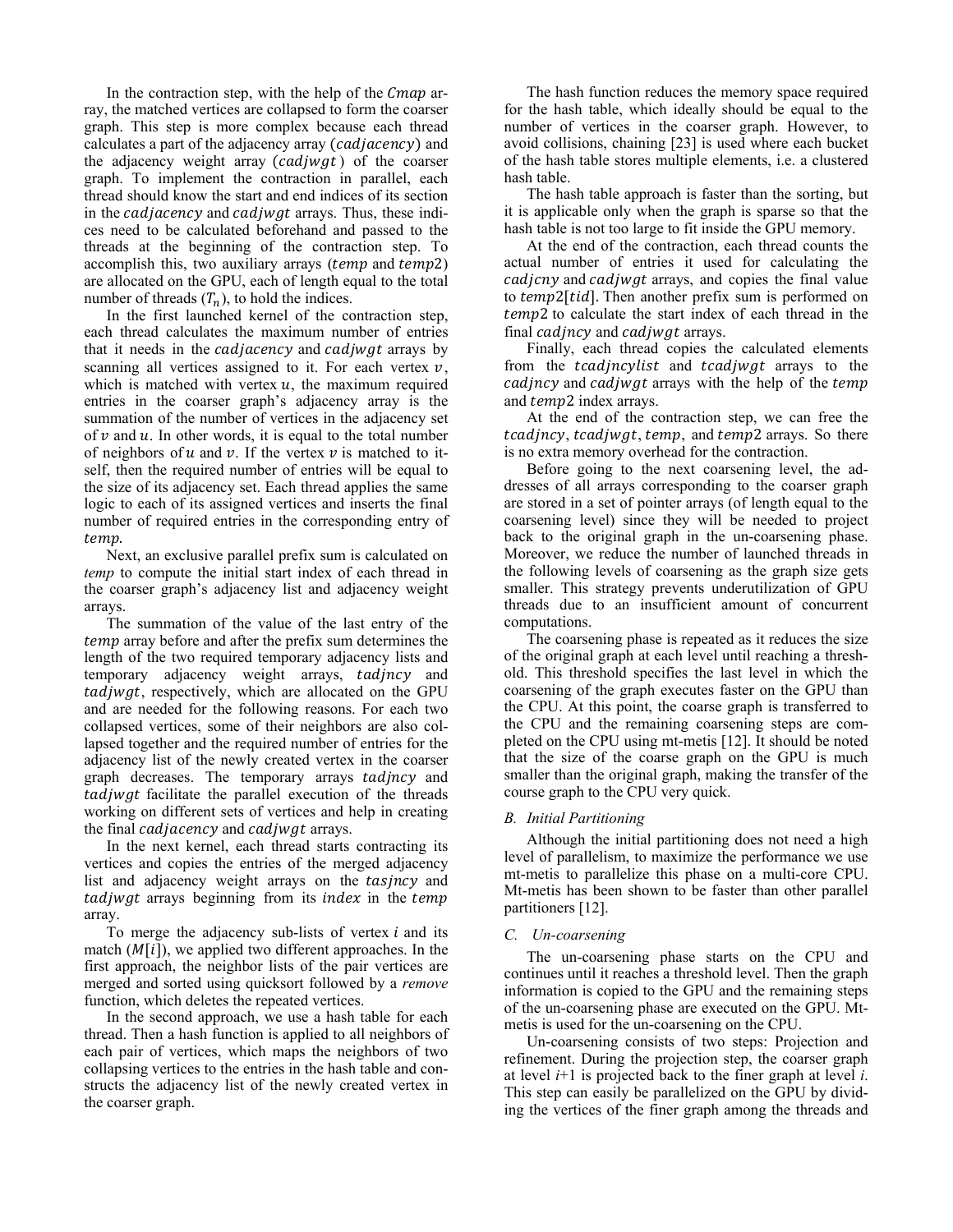having each thread specify the partition labels of the projected vertices in the finer graph by considering the *CM* array and saved pointer arrays from the coarsening phase.

The refinement step attempts to improve the graph edge cut by moving the boundary vertices between partitions. This step is more challenging because the concurrent movement of vertices among the partitions may increase the edge cut. With thousands of threads working concurrently, applying lock-based methods for moving vertices between partitions would impose a high synchronization cost and degrade the performance. To overcome this challenge, we use a lock-free approach for refinement.

In the first refinement kernel, the vertices in the finer graph are distributed among the threads and each thread determines the boundary vertices among its assigned vertices. Then it finds the best destination partition for migration of each boundary vertex, if possible. A destination partition is selected for moving a vertex if this move results in the maximum reduction of the edge cut and does not underweight the source or overweight the destination partition. In addition, an ordering method [13] is used that divides each refinement step into two iterations. During each step, vertices can move between the partitions only in one direction (decreasing or increasing). This prevents concurrent exchanges of two vertices between two neighbor partitions, which may result in increasing the edge cut.

To process the threads' concurrent requests for migrating vertices, we allocate a buffer to each partition where the threads insert their movement requests. A request contains the source partition's vertex labels and potential gain. Each buffer has a counter *S* that indicates the current size of the buffer. To prevent race conditions among the threads, when one thread wants to put a request on a specific buffer, it atomically increments the counter *S* by one. Thus, multiple threads are able to write to exclusive slots of the buffer concurrently without resorting to locks.

In the next step, an explore kernel is launched with a number of threads equal to the number of partitions where each thread processes the incoming requests in the buffer of its assigned partition. It initially sorts the relocation requests based on their gain. Then it accepts the moves that do not overweight the partition's (say  $p_i$ ) weight, e.g. for each vertex *j*, *Weight*  $(p_i)$  + *weight*  $(v_i)$  will be less than the maximum allowed weight for this partition. The refinement terminates when all boundary vertices are explored.

The refinement at each level repeats for a specified number of passes to improve the edge-cut while keeping the partitions balanced. However, it can be terminated earlier if no move is committed in the current pass. Although the concurrent updates of a partition may unbalance it, the balance of partitions is guarantee by continuing the refinement at the finer graph levels.

#### *D. Comparison of GP-metis with mt-metis*

It should be noted that GP-metis requires a higher amount of redundant information in the coarsening and refinement phases than mt-metis, i.e. in some of the launched kernels, we need to record more information. The reason is that mt-metis employs a persistent thread paradigm, where data ownership is given to the threads at the beginning of the program and stays the same until the end of the execution.

In contrast, the data ownership in GP-metis is not persistent throughout the execution, in particular, the kernels are launched with a variable number of threads. The rationale behind this is to balance the load among the threads as much as possible and to maximize the performance. Moreover, our GPU implementation uses lockfree approaches to handle conflicts.

# IV. EXPERIMENTAL RESULTS

In this section, we evaluate the performance of GPmetis on a CPU-GPU architecture implemented using CUDA/C. We compare the performance of this partitioner with Metis 5.1.0 (a serial partitioner), ParMetis 4.0.3 (a parallel distributed memory partitioner) and mt-metis 0.4.4 (a parallel shared memory partitioner).

We ran all implementations on a system equipped with an Intel Xeon E5540 processor with 8 cores and one Nvidia GeForce GTX Titan GPU, which has 6 GB of GDDR5 RAM. Experiments were performed using four different graphs arising in various areas of computation, which were obtained from DIMACS9 [24] and DIMACS10 [25]. Table I shows the size and specification of these graphs.

For all implementations, we partitioned the input graph into 64 partitions and the imbalance tolerance for each partition was set to 3% (as in Metis [12]).

| <b>Graph Name</b> | Number of<br><b>Vertices</b> | Number of<br><b>Edges</b> | <b>Description</b>                                             |
|-------------------|------------------------------|---------------------------|----------------------------------------------------------------|
| ldoor             | 952,203                      | 22,785,136                | Sparse matrix<br>from University<br>of Florida collec-<br>tion |
| Delaunay          | 1,048,576                    | 3,145,686                 | Delaunay triangu-<br>lation of random<br>points                |
| Hugebubble        | 21,198,119                   | 31,790,179                | 2D dynamic<br>simulation                                       |
| <b>USA Roads</b>  | 23,947,347                   | 28,947,347                | Road network                                                   |

TABLE I. Input graphs used in the graph partitioner evaluation

Fig. 5 shows the speedup achieved by the parallel multilevel graph partitioners on the four graphs. The speedup is the runtime of the parallel graph partitioners relative to the runtime of serial Metis. In each case, we use the minimum runtime of three experiments to compute the speedup.

As Fig. 5 illustrates, GP-metis outperforms Metis and ParMetis on all tested inputs, and its performance is also quite reasonable in comparison to mt-metis (i.e. somewhat better on the larger graphs and somewhat worse on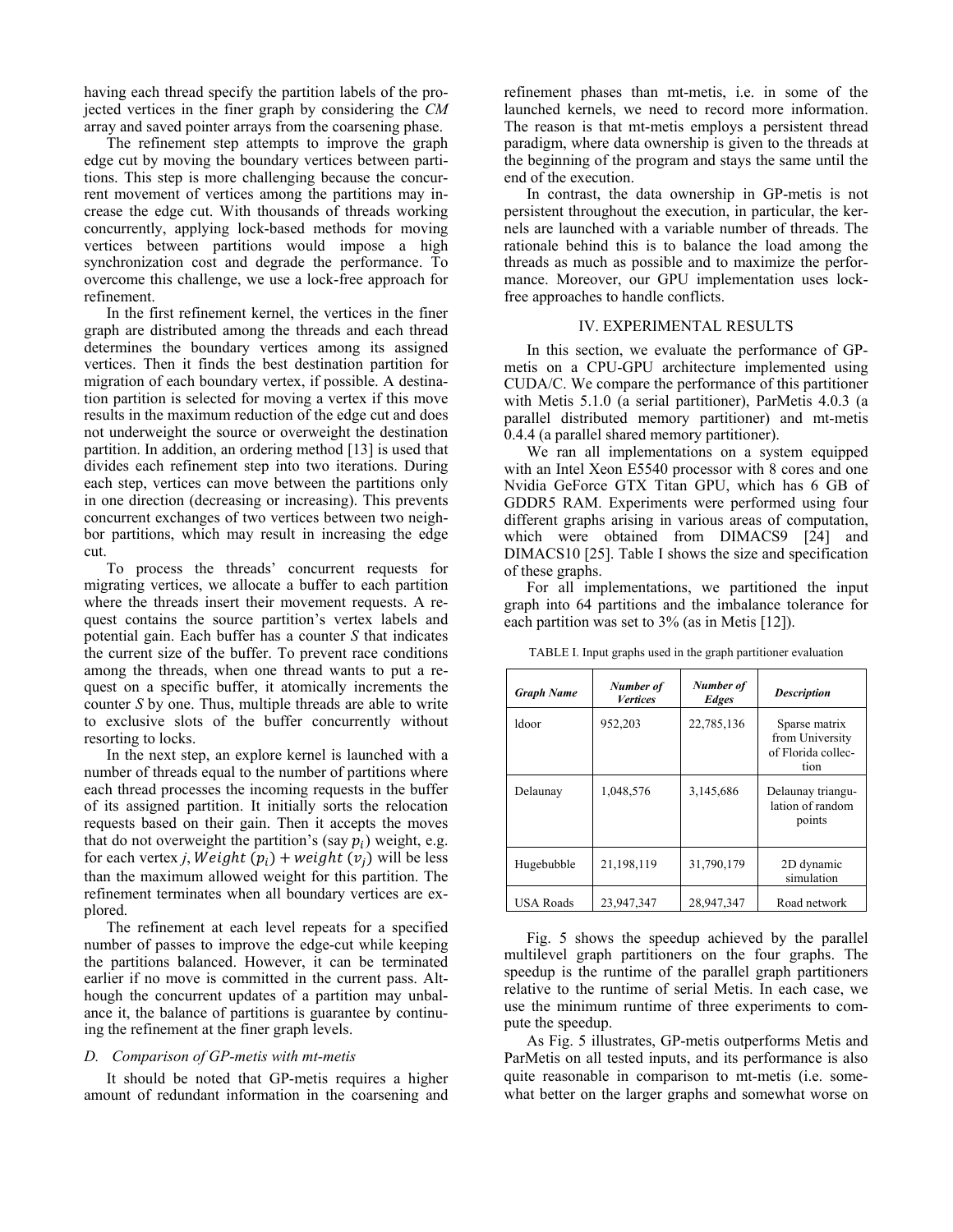the smaller graphs). The irregularity of the input graph greatly affects the performance of GP-metis, since it increases the workload imbalance between the GPU threads on some of the GPU kernels, which hurts performance.



Figure 5. Speedup of ParMetis, mt-metis, and GP-metis over Metis

Table II shows the absolute runtimes of the three parallel graph partitioners. For GP-metis, this time includes the time to transfer the graph between CPU and the GPU. However, I/O times on the CPU are excluded from all timing measurements.

| Graph            | <b>ParMetis</b> | mt-metis | <b>GP-Metis</b> |
|------------------|-----------------|----------|-----------------|
| ldoor            | 0.77            | 0.48     | 0.69            |
| Delaunay         | 0.65            | 0.22     | 0.25            |
| Hugebubble       | 8.4             | 5.89     | 4.36            |
| <b>USA Roads</b> | 11.24           | 5.09     | 4.95            |

TABLE II. Runtime (in seconds)

To validate the comparison of our partitioner with the other parallel partitioners, we also evaluate the ratio of the edge cut achieved by each parallel partitioner relative to Metis. Table III shows the edge cut scaled relative to Metis for the three partitioners.

| Graph            | <b>ParMetis</b> | mt-metis | <b>GP-Metis</b> |
|------------------|-----------------|----------|-----------------|
| ldoor            | 1.059           | 1.057    | 1.068           |
| Delaunay         | 1.033           | 1.027    | 1.059           |
| Hugebubble       | 1.134           | 1.103    | 1.108           |
| <b>USA Roads</b> | 1.177           | 1.121    | 1.120           |

The results show that GP-metis is able to produce partitions of comparable quality to mt-metis and Par-Metis. The quality degradation for some of the graphs is due to the finer-grain implementation of GP-metis. In the coarsening and un-coarsening phases of GP-metis, thousands of threads are working concurrently, making the conflict rate much higher in comparison to mt-metis, which only runs a few threads  $(8 \text{ threads in our experi-})$ ments).

#### IV. CONCLUSION AND FUTURE WORKS

In this paper, we describe and evaluate a lock-free multilevel graph partitioner for heterogeneous CPU-GPU systems. Some of the challenges we had to overcome in the GPU code are: (1) memory constraints to hold large graphs; (2) the irregular nature of the graph data structure that can degrade the GPU performance; (3) synchronization costs, which are much more pronounced on GPUs running tens of thousands of threads as compared to multi-core CPUs that only run tens of threads; (4) a suitable workload distribution strategy between the CPU and the GPU; (5) a suitable functionality distribution between the CPU and GPU; (6) data-transfer latencies between the CPU and the GPU; and (7) differences in the architectural models between CPUs and GPUs (e.g. MIMD versus SIMD).

To the best of our knowledge, this is the first graph partitioner for hybrid CPU-GPU environments that takes full advantage of the processing power of the GPU cores in both the coarsening and the un-coarsening phases. The experimental results show that our implementation outperforms both Metis and ParMetis and is comparable in performance and quality of the partitions with mtmetis.

In future work, additional optimization strategies will be investigated for better load balancing, since highly irregular inputs can make some kernel loads unbalanced, resulting in performance degradation. Moreover, the partitioning algorithm should be extended to multiple GPUs for handling even larger graphs.

### ACKNOWLEDGMENT

This research is supported by a grant from the Natural Sciences and Engineering Research Council of Canada (NSERC) and ENCS Faculty Research Support. We also gratefully acknowledge the support of NVIDIA Corporation with the donation of the GeForce Titan GPU used for this research.

#### REFERENCES

- [1] A. Grama, A. Gupta, and G. Karypis, "Introduction to parallel computing: design and analysis of algorithms," *Redwood City, CA: Benjamin/Cummings Publishing Company*, 1994.
- [2] G. Karypis, and V. Kumar, "A fast and high quality multilevel scheme for partitioning irregular graphs," *SIAM Journal on scientific Computing, 20(1)*, pp. 359-392, 1998.
- [3] O. H. Ibarra, and C. E. Kim, "Heuristic algorithms for scheduling independent tasks on nonidentical processors," *Journal of the ACM (JACM),* vol. 24, pp. 280- 289, 1977.
- [4] G. L. Miller, S. H. Teng, and S. A. Vavasis, "A unified geometric approach to graph separators," *In Proceeding of the 32nd Annual Symposium on* Foundations *of Computer Science*, pp. 538-547, 1991.
- [5] A. Pothen, H. D. Simon, L. Wang, and S. T. Barnard, "Towards a fast implementation of spectral nested dissection," *In Proceedings of the 1992 ACM/IEEE conference on Supercomputing*, pp. 42-51, 1992.
- [6] A. Buluc, H. Meyerhenke, I. Safro, P. Sanders, and C. Schulz, "Recent Advances in Graph Partitioning," *CoRR*, pp. 1311-3144, 2013.